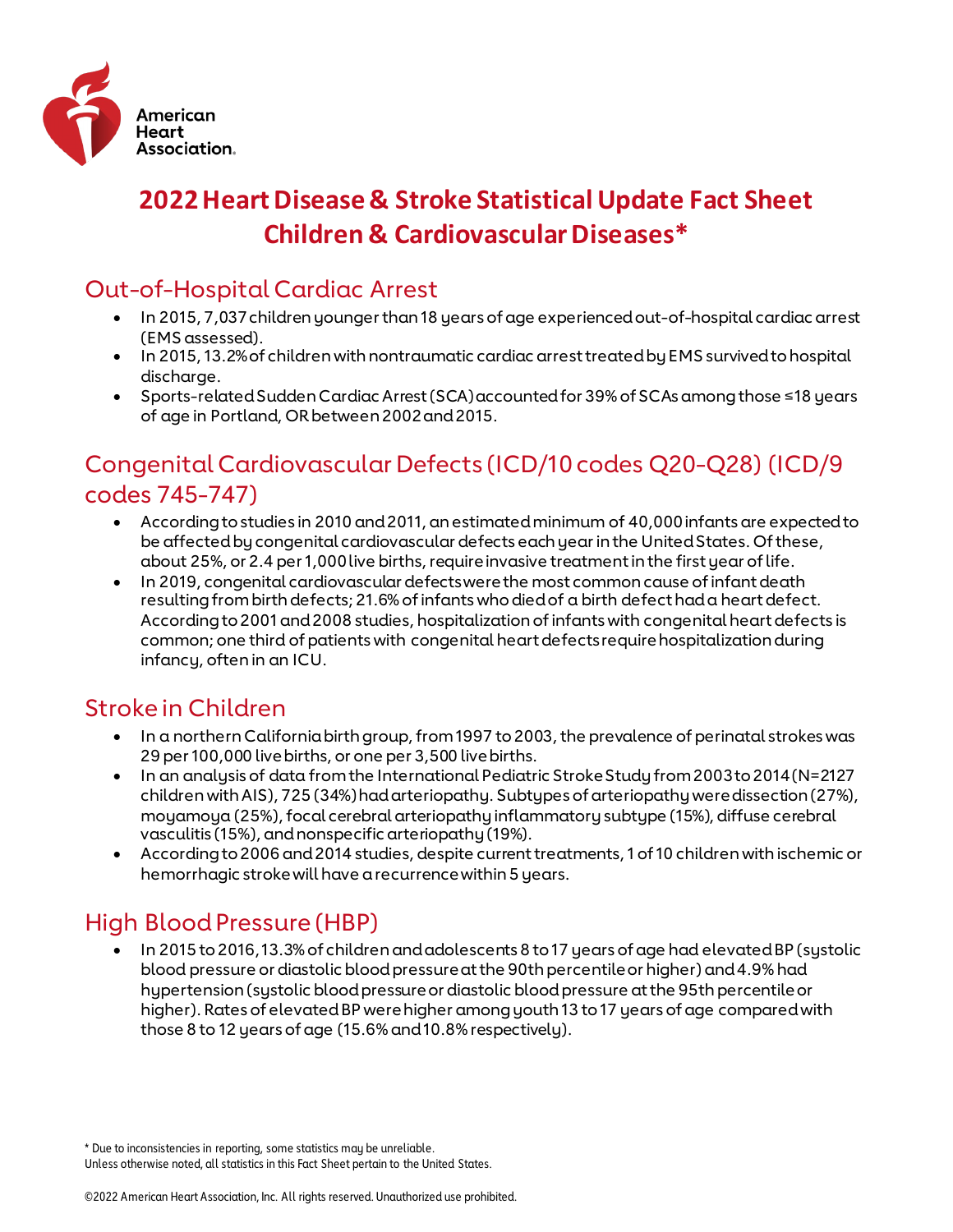# High Blood Pressure (HBP) (continued)

- In 2015 to 2016 among youth 8 to 17 years of age, HBP was more common among males (5.9%) than females (3.8%) and among Mexican American youth (9.0%) compared with NH Black youth (4.7%), and NH White youth (2.7%). Having EBP was more common among males (16.9%) than females (9.8%). In addition, Mexican American youth (16.9%) and NH Black youth (16.4%) were more likely to have elevated BP than NH White youth (10.7%).
- In 2015 to 2016, the prevalence of hypertension was 11.6% among obese US adolescents (BMI ≥120% of 95th percentile of sex-specific BMI for age or BMI ≥35 kg/m2) compared with 2.7% among normal/underweight children. The prevalence of elevated BP among obese versus normal/underweight youth was 16.2% compared with 8.7%.

# Smoking

In 2020:

- 23.6% of high school students used any tobacco products and 6.7% of middle school students used tobacco in the past 30 days; 4.6% of high school students and 1.6% of middle school students smoked cigarettes in the past 30 days.
- 3.1% of high school students and 1.2% of middle school students used smokeless tobacco in the past 30 days.
- 5.0% of high school students and 1.5% of middle school students used cigars in the past 30 days.
- In 2019 among middle and high school students who smoked cigarettes in the past 30 days, 28.9% reported smoking cigarettes on 20 to 30 days of the past 30 days.
- In 2020, e-cigarettes were the most commonly used tobacco products in youth: in the prior 30 days, 19.6% of high school students and 4.7% of middle school students used e-cigarettes.
- In 2020, NH White adolescents (3.7%) were more likely than Hispanic (3.6%) and NH Black (2.5%) adolescents to report cigarette use in the past month. For cigars, in 2019, Black adolescents (6.5%) reported higher use in the past month than NH White (2.8%) and Hispanic (4.0%) adolescents.

# High Blood Cholesterol

- According to 2015 to 2018 data, among children age 6 to 11 years, the mean total blood cholesterol level was 157.3 mg/dL; 157.4 mg/dL for males and 157.1 mg/dL for females.
- According to 2015 to 2018 data, among adolescents age 12 to 19 years, the mean total blood cholesterol level was 155.1 mg/dL; 152.7 mg/dL for males and 157.5 mg/dL for females.
- Among youth 6 to 19 years of age, the prevalence of adverse TC levels (TC ≥200 mg/dL) in 2009 to 2016 was 7.1%. Among youth 6 to 19 years of age, the prevalence of ideal TC levels (TC <170 mg/dL) in 2015 to 2016 was 71.4%. The remainder of youth had borderline levels (TC, 170–199 mg/dL).

# Physical Activity (PA)

- Using parental report, from 2018 to 2019, the nationwide prevalence of youth who were active for ≥60 minutes every day of the week was higher for youth 6 to 11 years of age (28.3%) compared with youth 12 to 17 years of age (16.5%).
- In 2019 and based on self-report, the nationwide prevalence of high school students who engaged in ≥60 minutes of PA on at least 5 days of the week was 44.1% and was lower with each successive grade (from ninth [49.1%] to 12th [40.0%] grades). The prevalence was higher in males (52.8%) than in females (35.3%). The nationwide prevalence of high school students who engaged in ≥60 minutes of PA on all 7 days of the week was 23.2%, with similar patterns by grade and sex.

Unless otherwise noted, all statistics in this Fact Sheet pertain to the United States.

<sup>\*</sup> Due to inconsistencies in reporting, some statistics may be unreliable.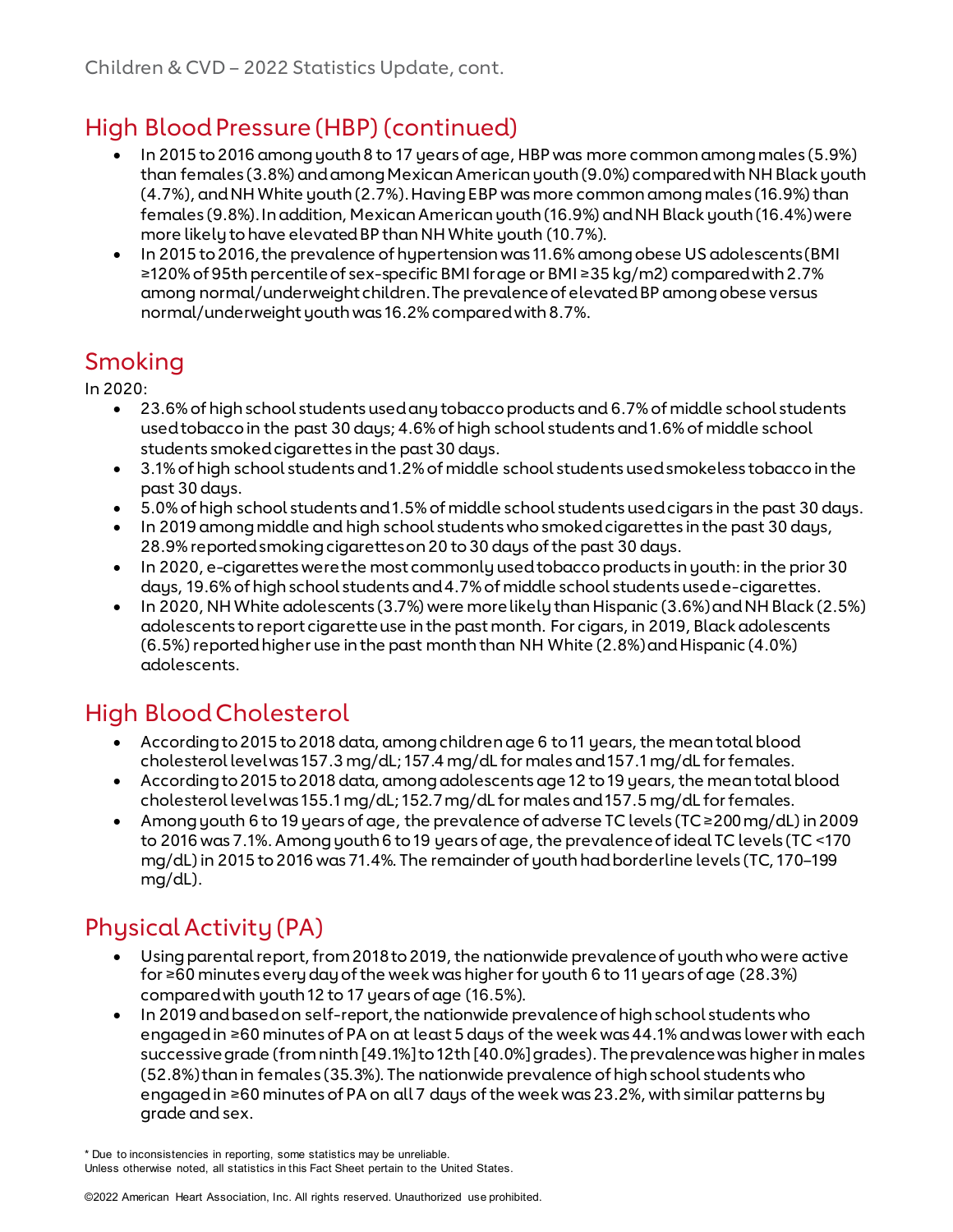# Physical Activity (PA) (continued)

- Among high school students, 17.0% reported that they did not participate in ≥60 minutes of any kind of PA on any 1 of the previous 7 days. Females were more likely than males to reportnot meeting recommendations on any day (19.6% versus 14.4%).
- Nationwide in 2019, 46.1% of high school students used a computer for activities other than schoolwork (e.g., videogames or other computer games) for ≥3 hours per day on an average school day. The prevalence differed by race and ethnicity and was high among both males (47.5%) and females (44.6%).

# Overweight and Obesity

- Between 2015 and 2018, 25.9 million children ages 2 to 19 were overweight or obese; 35.0% of males and 35.8% of females. Of all children, 13.8 million were obese; 20.0% of males and 18.0% of girls.
- In 2015 to 2018, among children ages 2 to 19, the prevalence of obesity was highest among Hispanic males (28.6%), followed by NH Black girls (27.1%), Hispanic girls (23.4%), NH Black males (19.1%), NH White males (16.2%) and girls (14.2%), and NH Asian males (11.3%) and girls (7.4%).

# Diabetes (ICD-9 250; ICD-10 E10 to E14)

- Approximately 210,000 people <20 years of age were diagnosed with diabetes in 2018.
- Among US adolescents 12 to 19 years of age in 2005 to 2014, the prevalence of diabetes was 0.8%. Of those with diabetes, 28.5% were undiagnosed.
- Between 2001 and 2009, the prevalence of type 2 diabetes in youth increased by 30.5%.
- Among US adolescents 12 to 18 years of age in 2005 to 2016, the prevalence of prediabetes was 18.0%. Males were more likely to have prediabetes than females (22.5% versus 13.4%).

# Healthy Diet

- Based on 2015 to 2016 data, the average dietary consumption by US children and teenagers of selected foods and nutrients related to cardiometabolic health is detailed below.
- Whole Grains— 0.95 serving per day in youth.
- Fruit— consumption was low (0.68 serving per day) and decreased with age. NH Asian youth and other races, including multiracial youth, had the highest intake of whole fruit, followed by NH White youth, other Hispanic youth, Mexican American youth, and NH Black youth.
- Non-starchy vegetable—consumption was low with an estimated average intake of 0.57 serving per day. The consumption pattern increased with age.
- Fish and shellfish— consumption was very low with an estimated average intake of 0.06 serving per day. The consumption pattern increased with age.
- Sugar-sweetened beverages— consumption was 1.0 serving per day and consumption patterns increased with age.
- Consumption of sweets and bakery desserts contributedto an average of 6.07% of calories among US youth.
- Sodium— consumption was 3.33 g/d and the consumption pattern increased with age.
- Saturated fat consumption was 12.1% of calories in US youth.
- Nuts and seeds— consumption was low with an estimated average intake of 0.40 serving per day
- Processed meats consumption was 0.27 serving per day with higher intake among males than females.
- Consumption of dietary fiber was 15.6 g/d.

<sup>\*</sup> Due to inconsistencies in reporting, some statistics may be unreliable. Unless otherwise noted, all statistics in this Fact Sheet pertain to the United States.